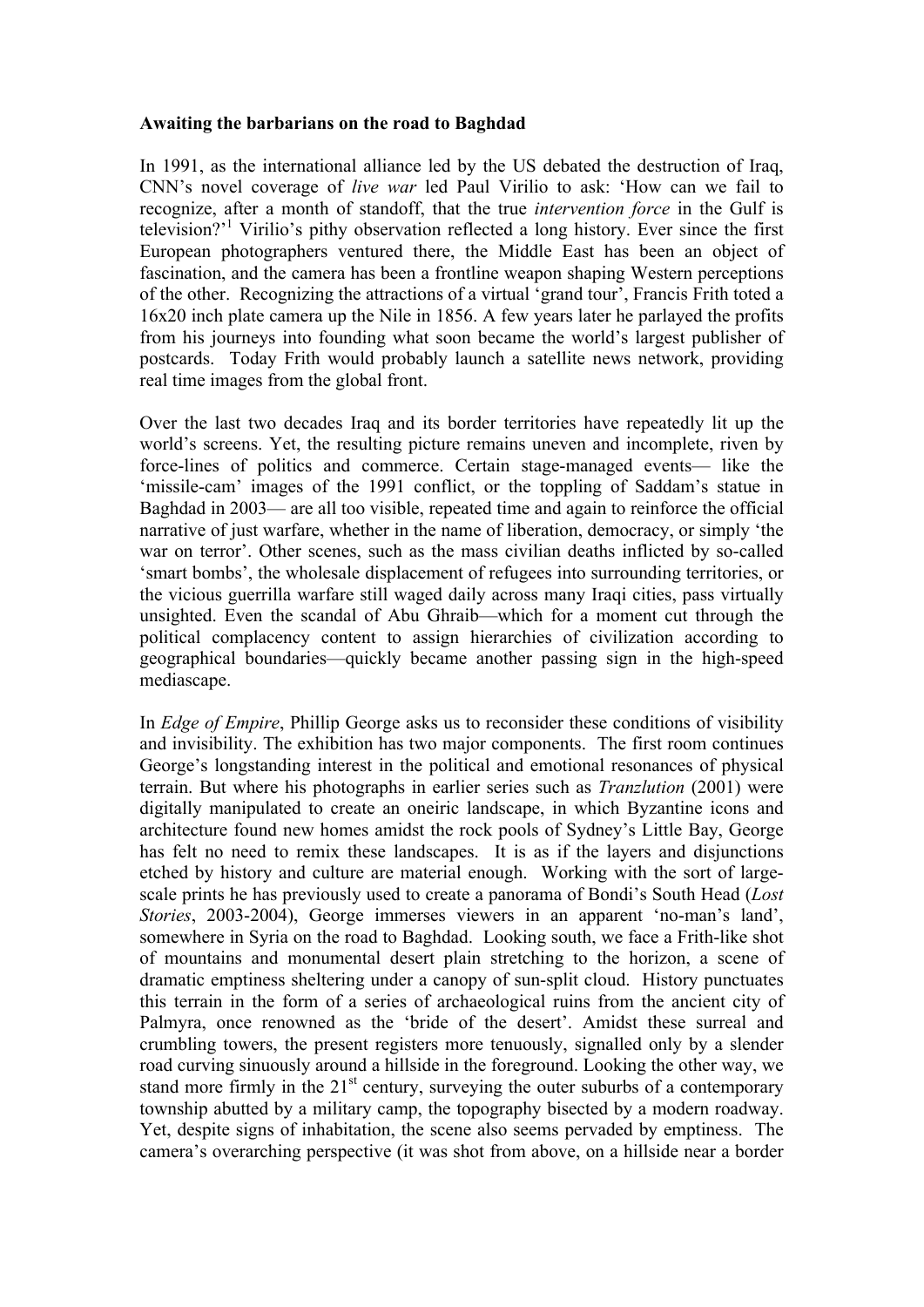observation tower) lends the image an air of implacable distance, of suspension and abandonment rather than renewal.

In the space between these matched panoramas stands a reconstructed Predator Drone. Part *Star Wars*, part contemporary military tool, the Drone constitutes a mute and obdurate testament to the reliance of  $21<sup>st</sup>$  century warfare on 'real time' information dominance. George has embellished his model with the Arabic script for 'boomerang' (which translates literally as 'rebounding arrow'), underlining the close relation he perceives between the extremism of high-tech warfare that converts capacity to see into capacity to kill, and the emergence of other extremisms which regard suicide bombing as a legitimate mode of political struggle.

The second room provides a complete visual counterpoint to the first. In place of wide panoramic scenes are detailed close-ups; the muted palette of desert landscapes gives way to the lush colours of heavy-petalled rose blooms; and the documentary image is replaced by the trademark precision digital detailing that George aptly terms 'hand-made images'. For George, digital layering is both a practical technique and a guiding metaphor to his method for probing over-determined sites of history and culture. Perhaps belying Gertrude Stein's assertion, roses form a particularly complex node of cultural associations. In the West, their symbology spans Greek and Roman mythology, the birth of Christianity, and medieval alchemy. In the Middle East, the network of references is equally vast. Iran, which is the most likely birthplace of the ancient rose, also gave the world suicide bomber. If George's roses, with their deliberate formal qualities of carefully balanced composition and subtle colouring recall Georgia O'Keefe's celebrated flower paintings, they are also redolent with newer significations, most notably the appropriation of the rose as the contemporary symbol for Iranian 'martyrs'.

Crossing borders inevitably reminds us just how much history and power lingers in names. Common descriptors such as Near, Middle and Far East are themselves a legacy of empire, signifying geographical position in relation to the unspoken centrality of 'Europe'. Similarly, the choice between terms such as martyr and terrorist—or, rather, the fact that the two terms are so often polarized leaving no space for deeper discussion of complex historical and political questions—marks the present gulf between supposedly monolithic 'Western' and 'Arabic' points of view. In 'The Paradise Suite' George deploys the intricate patterning drawn from traditional and modern variants of Islamic decorative art to dislodge these familiar certitudes. These carefully embellished images stand as a counterpoint to his celebrated surfboards (*Borderland*, 2008), asking us to reconsider not only where we stand in the world, but who 'we' might be.

George has long been fascinated by Cavafy's insistence on the *functionality* of the 'barbarians'. If they didn't exist, we would have to invent them: as Cavafy wrote, "they were, those people, a kind of a solution". By mobilizing distinct aesthetic traditions in a context deliberately framed by the logistics of militarised perception, George asks us to re-examine the ambivalent place of the Arabic other in the contemporary political imaginary. To move beyond the confines of polarized logics based on fear and the myths of essentialist identity, George suggests we need to imagine a world without 'barbarians', and instead map the complex, conflictual and overlapping affiliations that constitute contemporary global culture.